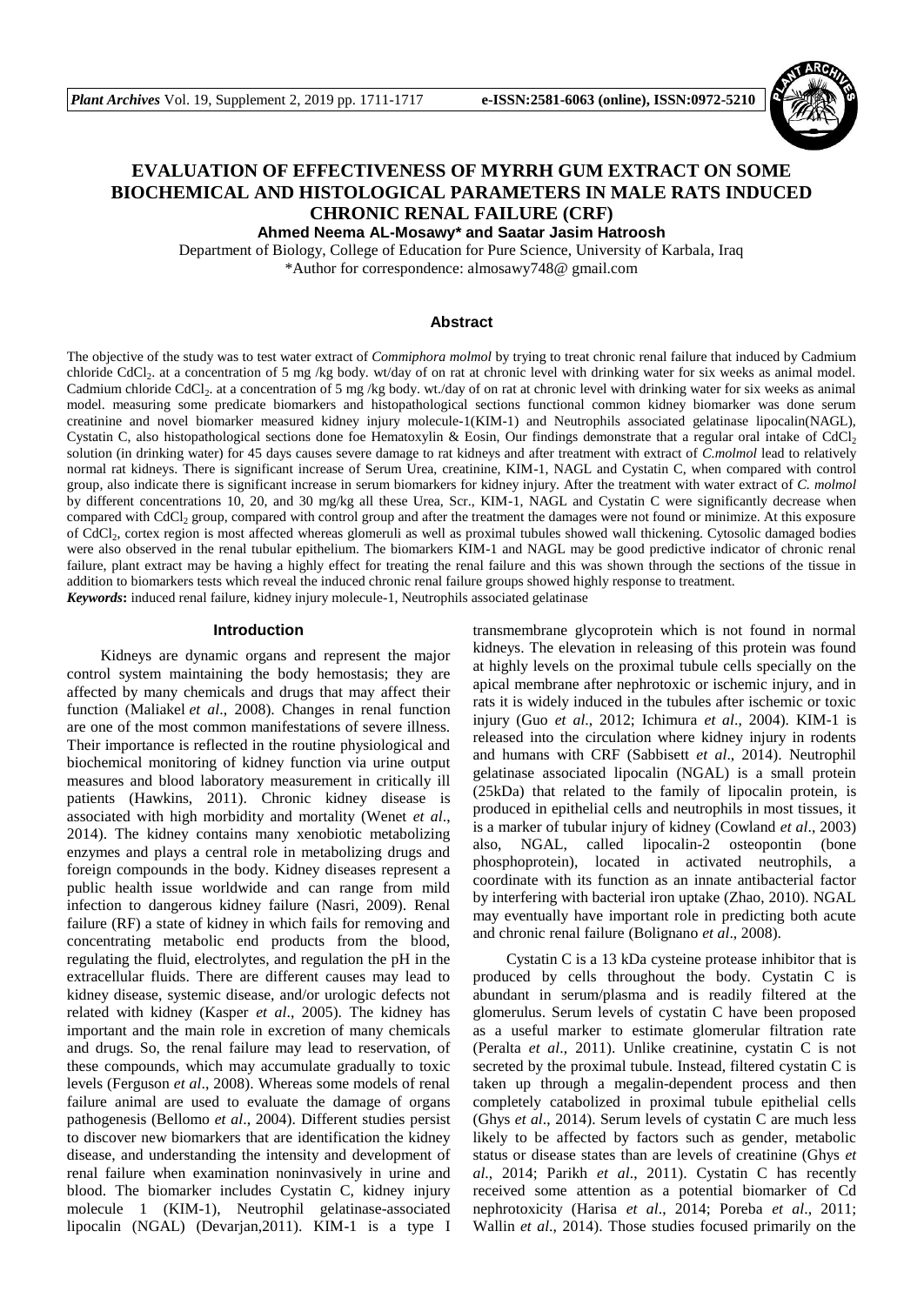measurement of serum levels of cystatin C as an indicator of glomerular function and they yielded equivocal and somewhat conflicting results. Most of the studies did not include data on the possible effects of Cd on the urinary excretion of cystatin C. Medicinal plants and their derived bioactive phytochemicals have been gaining recognition in the treatment of neurological diseases. *C. molmol* (Myrrh) {family *Burseraceae*} is a shrub resembling tropical tree grows in dry forest and produces a resinous exudate called myrrh or oleo-gum resin (Hanus *et al*., 2005). Myrrh has been used traditionally for several centuries for the treatment of various diseases and has showed multiple beneficial effects, including antibacterial (Rahman *et al*., 2008), hypoglycemic (Salama *et al*., 2014), anti-inflammatory, antioxidant (Ashry *et al*., 2010).

### **Materials and Methods**

Al-Myrrh gum was obtained from Al-Razi Center for Alternative Medicine, Baghdad, Iraq the gum plant was identified by the National Herb in Abu Ghraib, Baghdad. The gum powder was moistened with 1: 5 water (50 g of powder was mixed with 250 ml of distilled water), (Harborne, 1984). A horizontal shaker was used for 30 minutes, the sample was left stationary, then filtered using filter paper 3 times. Centrifuge (3000 rpm) was then used for 15 minutes. Concentrate the extract using rotary evaporator, and dry at 45 °C in the oven. The water extract was used in the study of animals.

**Experimental design and treatments:** Thirty adult male *Rattus norvegicus* weighing 200-240 g were used in the present study. The animals were obtained from the animal house in the biology department of College science of Thiqar University and were housed in well-aerated cages at normal atmospheric temperature and normal 12-hour light/dark cycle. The animals had free access to water and a standard diet of known composition. All efforts were done to reduce the number and suffering of animals and all animal procedures were in accordance with the recommendations of the animal ethics committee of Karbala University). The experimental animals were divided into five groups as follows:

**Group I** negative control group (C): The normal drinking water was given for the duration of the experiment (15 animals) 5 animals for the first week 5 animals for the second week 5 animals for the third week.

**Group II** positive control group: Induced renal failure by cadmium chloride (15 animals) 5 animals per week.

**Group III** Treatment group first (T1): group of animals induced renal failure and treated with a water extract of gum myrrh 10 mg / kg body weight and the number of 5 animals per week

**Group IV** Treatment group Second (T2): group of animals induced renal failure and treated with a water extract of gum myrrh 20 mg / kg body weight and the number of 5 animals per week.

**Group V** Treatment group third (T3): group of animals induced renal failure and treated with a water extract of gum myrrh 30 mg / kg body weight and the number of 5 animals per week. At the end of the experiment, rats were sacrificed under mild anesthesia and blood samples were obtained for serum preparation. Kidneys were rapidly excised and immediately perfused with ice-cold saline. Samples from the kidney were homogenized in cold phosphate buffered saline (10% w/v), centrifuged and clear homogenate was separated and stored at -20oC. studies parameter was measured according to the instruction of the Elabscience company by using ELIZA. **Histology:** Kidney samples fixed in 10% neutral buffered formalin were dehydrated in ascending ethanol series, cleared in xylene, and embedded in paraffin wax. Blocks were prepared, and 4-μm thick sections were cut by a sledge microtome. The paraffin embedded sections were deparaffinized, washed, and stained with hematoxylin and eosin (H&E) for histopathological examination under light microscope. To demonstrate collagen deposition in the kidney, paraffin sections.

### **Statistical Analysis**

Statistical analysis was performed using SPSS (v.25). Results were expressed as mean  $\pm$  standard deviation (SD) and all statistical comparisons were made by means of the one-way analysis of variance (ANOVA) test followed by Tukey's test post hoc analysis. (P value less than 0.05 was considered significant).

### **Results**

## **Serum Urea & Creatinine levels for male rat**

The results of the development of experimental chronic renal failure in laboratory animals by cadmium chloride CdCl<sub>2</sub>, shown in Table (1) &(2), show that serum urea & creatinine levels in male rats in the form of mean  $\pm$  SD mean, Had a significant difference at a probability level of  $P \le 0.05$ in the cadmium chloride dosage group compared to the control group. It was found that the treatment of animals induced in chronic renal failure with the water extract of bitter gum and the dose of 10, 20, and 30 mg / kg and at a rate of once a day for (first, second and third week) at a value of P≤ 0.05 levels of serum Urea & Creatinine compared to the cadmium chloride group, but the level of decline did not reach the level in the control group. It was also shown from the table that the dosage period had an effect on serum Urea & Creatinine levels for male rats. The difference was statistically significant at  $P \le 0.05$  after (first, second, and third week) of the dosage of water extract of myrrh gum after six weeks of chronic renal failure.

### **Serum levels of KIM-1, NAGL, and Cystatin C for male rat**

Table 3,4,5 showed that the development of experimental chronic renal failure in experimental animals led to an increase in serum of KIM-1, NAGL, and Cystatin C levels respectively, in the treated group with cadmium chloride compared to the control group. It was found that treatment of chronic renal failure patients with water extract of myrrh gum and dose 10, 20,  $(P \le 0.05)$  at KIM-1, NAGL, and Cystatin C levels compared with the control group, showed a significant effect ( $P \le 0.05$ ) on KIM-1, NAGL, and Cystatin C levels in the serum of male rats where the decrease was significant ( $P < 0.05$ ) after (first week, second and third) of the dosage of the water extract of the gum compared with six weeks after Chronic renal failure.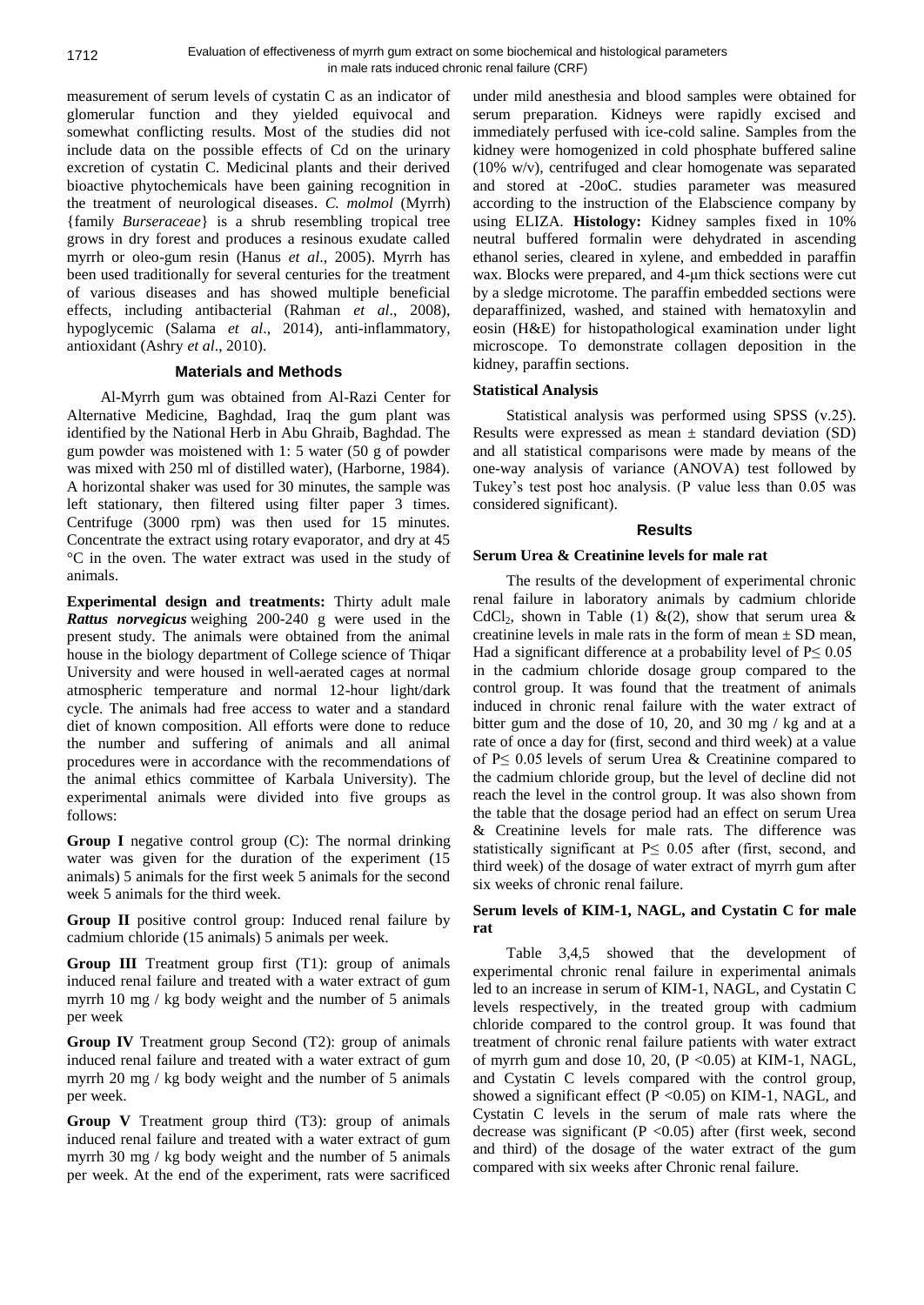|                      | Groups         | Mean $\pm$ S.D.  |                   |                     |                  |                  |            |  |
|----------------------|----------------|------------------|-------------------|---------------------|------------------|------------------|------------|--|
| Time                 |                | Control          | CdCl <sub>2</sub> | 10 <sub>mg/kg</sub> | $20$ mg/kg       | $30$ mg/kg       | LSD groups |  |
| Commiphora<br>molmol | First week     | $23.08 \pm 3.05$ | $97.51 \pm 1.73$  | $62.36 \pm 2.53$    | $57.16 \pm 3.62$ | $41.16 \pm 1.64$ | 3.26       |  |
|                      | Second week    | $26.56 \pm 0.88$ | $95.54 + 2.02$    | $62.29 + 4.34$      | $56.62 \pm 1.58$ | $38.20 \pm 1.14$ | 2.9        |  |
|                      | Third week     | $22.10\pm0.63$   | $96.65 \pm 1.84$  | $62.08 \pm 2.77$    | $51.91 + 4.27$   | $38.27 \pm 1.03$ | 3.07       |  |
|                      | Mean of time   | $23.91 \pm 2.63$ | $96.57 \pm 1.92$  | $62.24 + 3.07$      | $55.23 \pm 3.95$ | $39.21 \pm 1.87$ |            |  |
|                      | LSD time       | 2.31             | 2.31              | 4.1                 | 4.16             | 1.61             |            |  |
|                      | LSD extraction | 0.53             |                   |                     |                  |                  |            |  |

Table 1 : Effect of water extract of *C. molmol* on the level of Urea mg/dl in male rats' serum compared to control Mean $\pm$ Standard deviation

Table 2 : Effect of water extract of *C.molmol* on the level of Creatinine mg/dl in male rats' serum compared to control Mean± Standard deviation

|                                     | Groups         | Mean $\pm$ S.D. |                   |                     |                 |                 |              |
|-------------------------------------|----------------|-----------------|-------------------|---------------------|-----------------|-----------------|--------------|
| Time                                |                | Control         | CdCl <sub>2</sub> | 10 <sub>mg/kg</sub> | $20$ mg/kg      | $30$ mg/kg      | $LSD$ groups |
| g<br>ನ<br>hoiph<br>$\lim$<br>Ξ<br>g | First week     | $0.70 \pm 0.13$ | $3.82 \pm 0.41$   | $3.26 \pm 0.39$     | $2.84 \pm 0.54$ | $2.64 \pm 0.31$ | 0.47         |
|                                     | Second week    | $0.71 \pm 0.10$ | $3.89 \pm 0.55$   | $3.01 \pm 0.49$     | $2.29 \pm 0.46$ | $2.18 \pm 0.31$ | 0.51         |
|                                     | Third week     | $0.73 \pm 0.10$ | $4.13 \pm 0.19$   | $2.69 \pm 0.59$     | $2.25+0.42$     | $1.88 \pm 0.39$ | 0.47         |
|                                     | Mean of time   | $0.71 \pm 0.10$ | $3.94 \pm 0.40$   | $2.99 \pm 0.52$     | $2.46 \pm 0.52$ | $2.23+0.45$     |              |
|                                     | LSD time       | 0.14            | 0.51              | 0.62                | 0.59            | 0.42            |              |
|                                     | LSD extraction | 0.45            |                   |                     |                 |                 |              |

Table 3 : Effect of water extract of *C.molmol* on the level of KIM-1 pg / ml in male rats' serum compared to control Mean± Standard deviation

|                                  | Groups         | Mean $\pm$ S.D.   |                    |                     |                                          |                    |            |  |
|----------------------------------|----------------|-------------------|--------------------|---------------------|------------------------------------------|--------------------|------------|--|
| Time                             |                | Control           | CdCl <sub>2</sub>  | 10 <sub>mg/kg</sub> | $20$ mg/kg                               | $30$ mg/kg         | LSD groups |  |
| ommiphora<br>$_{\rm o/mol}$<br>Ξ | First week     | 113.60±10.24      | $806.20 \pm 51.84$ |                     | $407.60 \pm 55.27$   341.60 $\pm 105.37$ | $304.20 \pm 28.47$ | 73.88      |  |
|                                  | Second week    | $111.40 \pm 7.30$ | $808.40 \pm 74.77$ | $390.40 \pm 78.02$  | $324.00 + 41.85$                         | $276.80 \pm 35.93$ | 67.8       |  |
|                                  | Third week     | $108.80 \pm 5.17$ | 812.80±23.32       | $315.60 \pm 52.26$  | $267.40 \pm 74.24$                       | $247.80 + 23.13$   | 53.6       |  |
|                                  | Mean of time   | $111.27 \pm 7.54$ | $809.13 \pm 50.28$ | $371.20 \pm 71.42$  | $311.00 \pm 79.51$                       | $276.27 \pm 36.35$ |            |  |
|                                  | LSD time       | 9.73              | 67.22              | 77.99               | 96.99                                    | 36.75              |            |  |
|                                  | LSD extraction | 0.87              |                    |                     |                                          |                    |            |  |

Table 4 : Effect of water extract of *C. molmol* on the level of NAGL pg / ml in male rats' serum compared to control Mean± Standard deviation

|                          | Groups         | Mean $\pm$ S.D.    |                    |                     |                    |                   |            |  |
|--------------------------|----------------|--------------------|--------------------|---------------------|--------------------|-------------------|------------|--|
| Time                     |                | Control            | CdCl <sub>2</sub>  | 10 <sub>mg/kg</sub> | $20$ mg/kg         | $30$ mg/kg        | LSD groups |  |
| Commiphora<br>pa<br>moln | First week     | $1100.6 \pm 180.4$ | 1964.7±98.8        | $1406.6 \pm 131.3$  | $1207.0 \pm 37.6$  | $1190.6 \pm 56.4$ | 140.37     |  |
|                          | Second week    | $1039.9 \pm 110.8$ | 1984.6±69.4        | $1375.7 \pm 114.9$  | $1188.1 \pm 67.9$  | $1178.1 \pm 66.5$ | 109.95     |  |
|                          | Third week     | $1026.4 \pm 117.0$ | $2046.6 \pm 134.7$ | $1327.5 + 73.1$     | $1176.8 + 49.6$    | $1185.4 + 49.8$   | 113.79     |  |
|                          | Mean of time   | $1055.6 \pm 133.5$ | 1998.7±103.2       | $1370.0 \pm 106.6$  | $1190.6 \pm 144.6$ | 1184.7±53.9       |            |  |
|                          | LSD time       | 173.12             | 129.48             | 135.38              | 65.93              | 71.85             |            |  |
|                          | LSD extraction | 0.99               |                    |                     |                    |                   |            |  |

**Table 5 :** Effect of water extract of *C.molmol* on the level of Cystatin C pg / ml in male rats' serum compared to control Mean± Standard deviation

|                      | Groups         | Mean $\pm$ S.D.  |                    |                     |                    |                    |            |
|----------------------|----------------|------------------|--------------------|---------------------|--------------------|--------------------|------------|
| Time                 |                | Control          | CdCl <sub>2</sub>  | 10 <sub>mg/kg</sub> | $20$ mg/kg         | $30$ mg/kg         | LSD groups |
| Commiphora<br>molmol | First week     | $87.44 \pm 8.26$ | 195.34±14.22       | $152.09 \pm 17.25$  | $141.85 \pm 10.09$ | $141.30 \pm 11.51$ | 15.7       |
|                      | Second week    | 89.77±10.36      | $193.52 \pm 12.19$ | $144.30 \pm 6.22$   | $137.80 \pm 16.01$ | $139.78 \pm 20.12$ | 17.14      |
|                      | Third week     | $91.30 \pm 8.22$ | $201.64 \pm 11.65$ | $135.31 \pm 7.24$   | $140.52 \pm 11.74$ | $138.53 \pm 10.89$ | 12.54      |
|                      | Mean of time   | $89.50 \pm 8.49$ | $196.83 \pm 12.33$ | $143.90 \pm 12.71$  | $140.06 \pm 12.03$ | $139.87 \pm 13.74$ |            |
|                      | LSD time       | 11.16            | 15.79              | 14.11               | 15.94              | 18.32              |            |
|                      | LSD extraction | 0.82             |                    |                     |                    |                    |            |

### **Histopathological study**

The results of the histological examination in the current study in Figure (1) showed a cross-sectional tissue of the white rat male control group. There are a number of normal nephrons containing a malbigic pelvis consisting of the Bowman and the glomerular sac. In the cross section of the kidney, the proximal and distant urinary tubules were marked with cubic epithelial cells. The histopathological sections of the current study in Figure (2) of the cadmium chloride group showed that the glomerular glands in the cortex are dilated with occasional atrophy, some of which have severe vulvar thickness, Bowman space expansion, and more severe degeneration of the epithelial cells of renal tubules and even necrosis, as well as the necrosis to the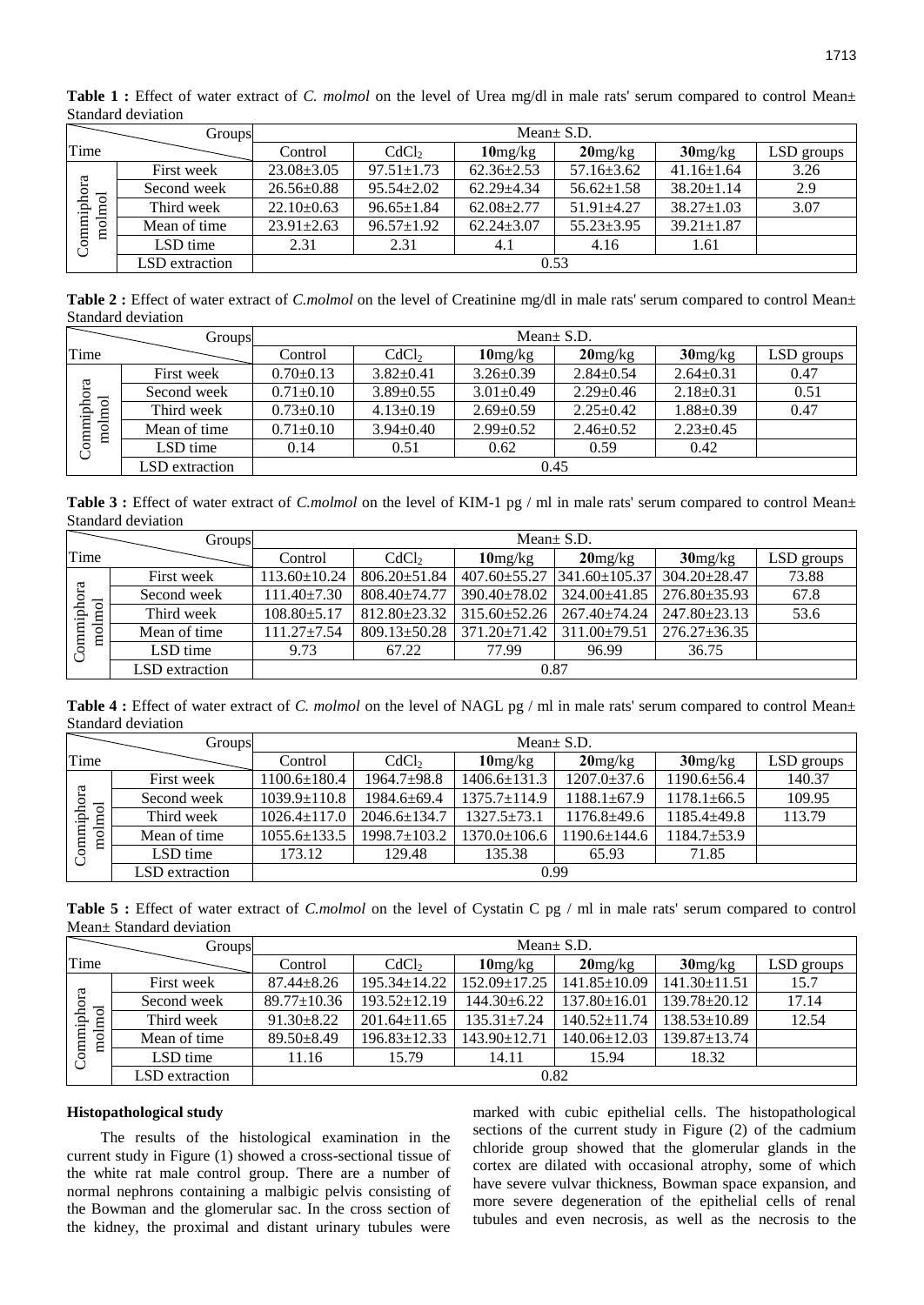cavity and the area of the pulp was normal as well as observed inflammatory cell infiltration compared to the control group.

The results of the histological examination in the current study in Figure (3) were transversally transcribed to the kidney of the white rat males treated with cadmium chloride after treatment with the water extract of the *C. molmol* at 10 mg / kg concentration. The renal glands in the cortex are normal and there is no inflammation. As well as in most degenerative changes in the renal tubes and lack of congestion in the blood vessels. Average necrosis was observed in the cells of the renal tubules compared to the infected group. The results of the histological examination in the current study showed (4) a transverse tissue section of the male white rat kidney of the cadmium chloride group after treatment with the water extract of the *C.molmol* powder at a concentration of  $(20 \text{ mg} / \text{ kg})$ . The renal glands in the cortex are normal and the absence of inflammation and absence of changes Degeneration of the renal tubes, presence of congestion in the blood vessels and presence of necrosis in the cells of the walls of renal tubules compared to the infected group. The results of the histological examination in the current study showed (5) a transverse tissue section of the male white rat kidney of the cadmium chloride group after treatment with the water extract of the *C.molmol* at 30 mg / kg concentration. The renal glands in the cortex are normal and there is no inflammation and no changes Axial degeneration of the renal tubules and absence of moderate congestion in the blood vessels. The presence of protein substances is relatively normal in the enlarged renal tubules compared to the infected group.



**Fig. 1 :** A section of the kidney tissue of an uninfected rat. Natural glomeruli are shown as normal urinary tubules lined with cubic epithelial cells (400X) H  $&$  E.



**Fig. 2 :** A segment of the kidney tissue of a rat with chronic renal failure by cadmium chloride three weeks after injury (400X) H & E necrosis congestion shrinkage glomerular



**Fig. 3 :** A segment of the kidney tissue of a rat with chronic renal failure by cadmium chloride after treatment with 10 mg / kg of water extract *C.molmol* (400X) H & E} mild necrosis mild degeneration and no significant congestion and inflammation.



**Fig. 4 :** A section of the kidney tissue of a rat with chronic renal failure by cadmium chloride after treatment with 20 mg / kg of water extract *C. molmol*. (H & E) necrosis congestion



**Fig. 5 :** A fragment of the kidney tissue of a rat with chronic renal failure by cadmium chloride after treatment with 30 mg / kg of water extract *C.molmol*. H & E relatively normal secretion, no inflammation, No significant congestion inflammation.

# **Discussion**

## **Urea assessment in rats' groups of induced chronic renal failure; Cdcl2, Control, treated with water extract at doses 10, 20 and 30 mg/kg.**

Several studies have been conducted on the physiological and histological effects of cadmium on humans (Ortega *et al*., 1998) and on laboratory animals (Shaik *et al*., 1999; Pourahmed and Obrien, 2000). Our current findings indicate that exposure to cadmium chloride has led to kidney failure, which is the significant increase in creatinine and urea concentration in the groups treated with cadmium chloride in the first and second weeks compared to control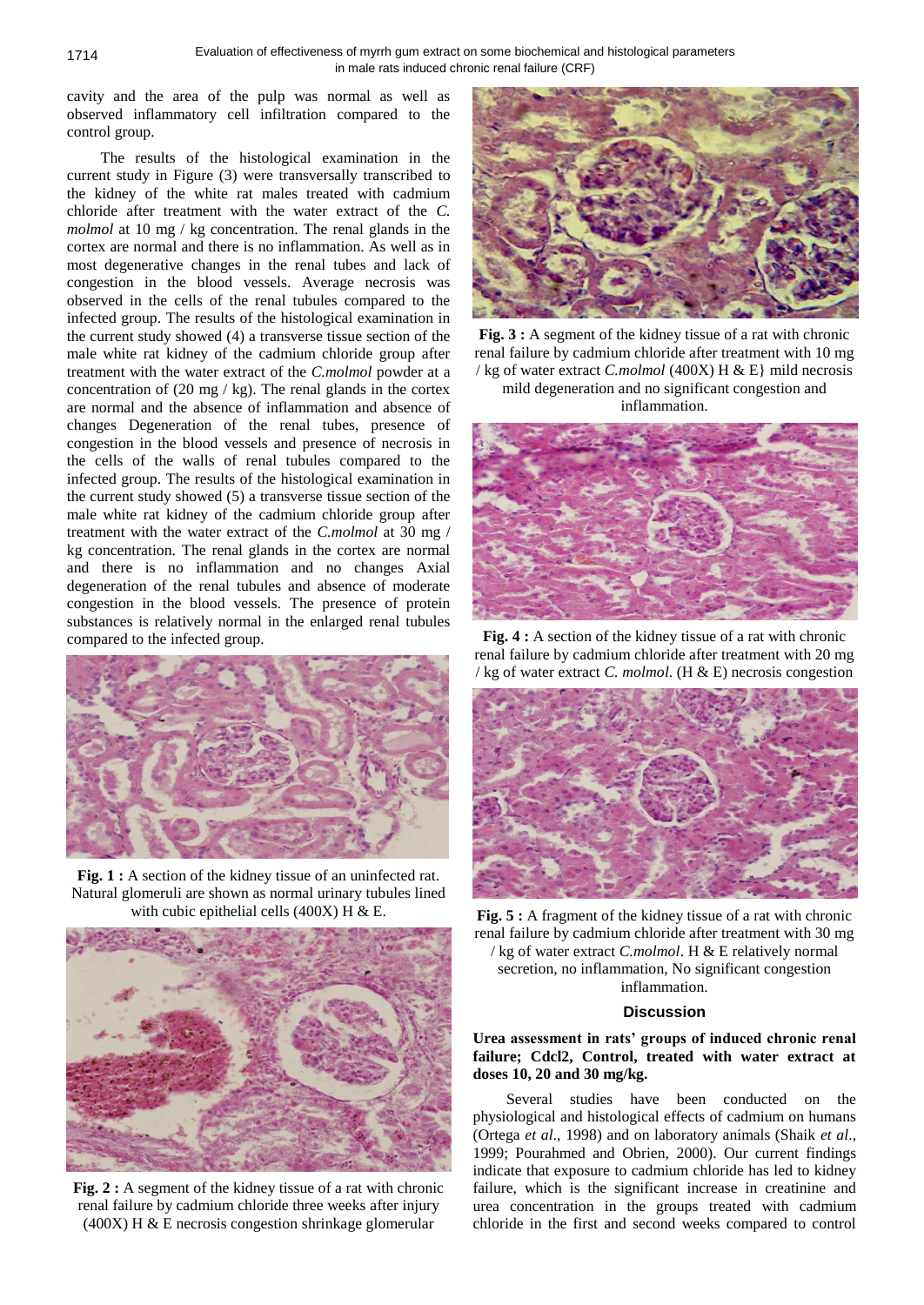groups. These results are consistent with the data obtained by (Moawad and Adel-Dayem, 1998; Mohamed, 2011 Maret *et al*., 2013; Ibrahim, 2014). High levels of Urea may cause dysfunction of epithelial cells in the nucleus and the weakness of proximal function (Gowda and Ledoux, 2008). Treatment of groups treated with cadmium chloride in Arabic AG significantly decreased the levels of urea and creatinine elevated to be within control levels. The levels of urea in circulation were significantly increased  $(P \le 0.001)$  in mice induced by methotrexate MTX compared to the control group. Pre-treatment of MTX-induced mice for 15 days using *C. molmol* extract yielded significant improvement in serum urea levels (Mahmoud *et al*., 2018). These results were consistent with several studies showing the antioxidant potential of *C. molmol* resin. In rodent models of hypercalcemia (Mahmoud *et al*., 2017).

## **Creatinine assessment in rats' groups of induced chronic renal failure; Cdcl2, Control, treated with water extract at doses 10, 20 and 30 mg/kg.**

Our current findings indicate that exposure to cadmium chloride has led to kidney failure, which is the significant increase in Creatinine and Urea concentration in the groups treated with cadmium chloride in the first and second weeks compared to control groups. These results are consistent with the data obtained by (Moawad and Adel-Dayem, 1998; Mohamed, 2011).

Creatinine concentration shown significantly elevated in adenine group by comparison with the control group, this our data agrees with (Imarh, 2017; Aqutub, 2019) in rat, that found, significant increase in serum creatinine and urea concentration by comparison with control group. If the level of the urea and creatinine become higher, this may refer to impairment of epithelial cells transportation ability, in collecting tubules and wide disturbances in the function of proximal tubules (Gowda and Ledoux, 2008). Previous study has shown that the changes in levels of creatinine and urea in blood, may occur as a result to the necrosis of renal parenchyma (Fung and Clark, 2004).

## **Kidney injury molecule -1 concentration in serum of male rats induced chronic renal failure treated with the water extract 10,20 and 30 mg/kg.**

Concentration of KIM-1 in cadmium chloride group statistically increased when compared with control group as showed in table (3).

The current study agrees with the study conducted by (Aguiar *et al*., 2015) who found elevation of KIM-1 concentration in induced CRF, also present study agrees with study done by and (Park *et al*., 2013; Imarh, 2017; Aqutub, 2019) were found increase KIM-1 concentration in cases with CRF by comparison with control group.

Whereas increase KIM-1 concentration indicate to any damage to the kidney due to it one of the compounds of the tubular epithelial cells and any causes such as oxidative stress lead to damage these cells and loss there content to interstitial tissue then leak to the circulation there for KIM -1 may be is considered a biomarker for diagnosis kidney damage, oil extract of *Eruca sativa* have antioxidant effect therefore lead to repair the damage and protect the cells against oxidative stress which lead to decrease in KIM-1 release, finally decrease KIM-1 concentration in circulation, (Park *et al*., 2013) who refer to antioxidant activity that resemble present study.

### **Neutrophil associated gelatinase lipocalin concentration in serum of male rats induced chronic renal failure treated with the water extract 10, 20 and 30 mg/kg.**

Whereas NGAL is highly expressed protein in ischemic or renal injury that related to toxin in experimental models (Mishra *et al*., 2004) and in humans (Mishra *et al*., 2005; Mitsnefes *et al*., 2007) show that NGAL concentration in serum it is considered as a sensitive and specific biomarker for diagnosis and a novel biomarker of CKD. Therefore, the activity of endogenous antioxidant enzymes, oxidative stress in plasma and renal tissue, and urinary excretion of tubular proteins as candidate of early biomarkers of tubular injury (Arellano-Buendo *et al*., 2014).

## **Cystatin C concentration in serum of male rats induced chronic renal failure treated with the water extract 10, 20 and 30 mg/kg.**

Cystatin C is an emerging marker of both ischemic and nephrotoxic kidney injury (Ghys *et al*., 2014). Serum levels of cystatin C have been proposed as an alternative to traditional markers such as BUN and creatinine for the estimation of glomerular filtration rate (Ghys *et al*., 2014). At the same time, increases in the urinary excretion of cystatin C have been proposed as a sensitive indicator of proximal tubular injury (Ghys *et al*., 2014; Wallin *et al*., 2014). The fact that cystatin C is rapidly being accepted as a measure of renal function in the clinic makes it extremely important to understand the effects that specific nephrotoxic agents, such as Cd, have on serum and urinary levels of cystatin C.

### **Histopathological changes of induced CRF**

The results of the current study showed that the treatment of cadmium chloride for white rat males has led to changes in the tissues of the kidneys of these animals compared with the control group. The cause of these changes in the kidney tissue is due to the arrival of cadmium to the kidney through the bloodstream because the kidney is the target organ The second of the toxicity of these elements because it is the important member in the elimination of the body of toxic substances because these elements cause significant damage in the kidney, whether in the cortex and Bowman Governor has caused cadmium damage other than bloody hemorrhage and purulent swelling of epithelial lining of the renal tubules and within the cavity, and the infiltration of inflammatory cells and these are consistent with the policies included him (AL-obeidi,2008; Abdul Shujayri, 2016).

The current study showed that the most affected areas of the kidney are the crust and glomeruli, which appear to be empty, clotted, and shrunken, and that the first kidney failure occurs in the renal tubules near the crust (AL-obeidi, 2008; Bull, 2000) causing cadmium damage renal tubules, Which causes different degrees of renal inflammation and thus affects the rate of renal absorption with tissue changes in the endothelial cells of the renal tubules. Cell cells also oxidize cellular membranes, damaging their membranes and destroying them (AL-obeidi, 2008). Effect of Myrrh on liver and kidney toxicity caused by  $CCl<sub>4</sub>$  administration of mice. Radical tissue substitutions were recorded in renal and liver tissues such as the appearance of necrotic regions, cellular infiltration, renal tubular atrophy, renal tubular endothelial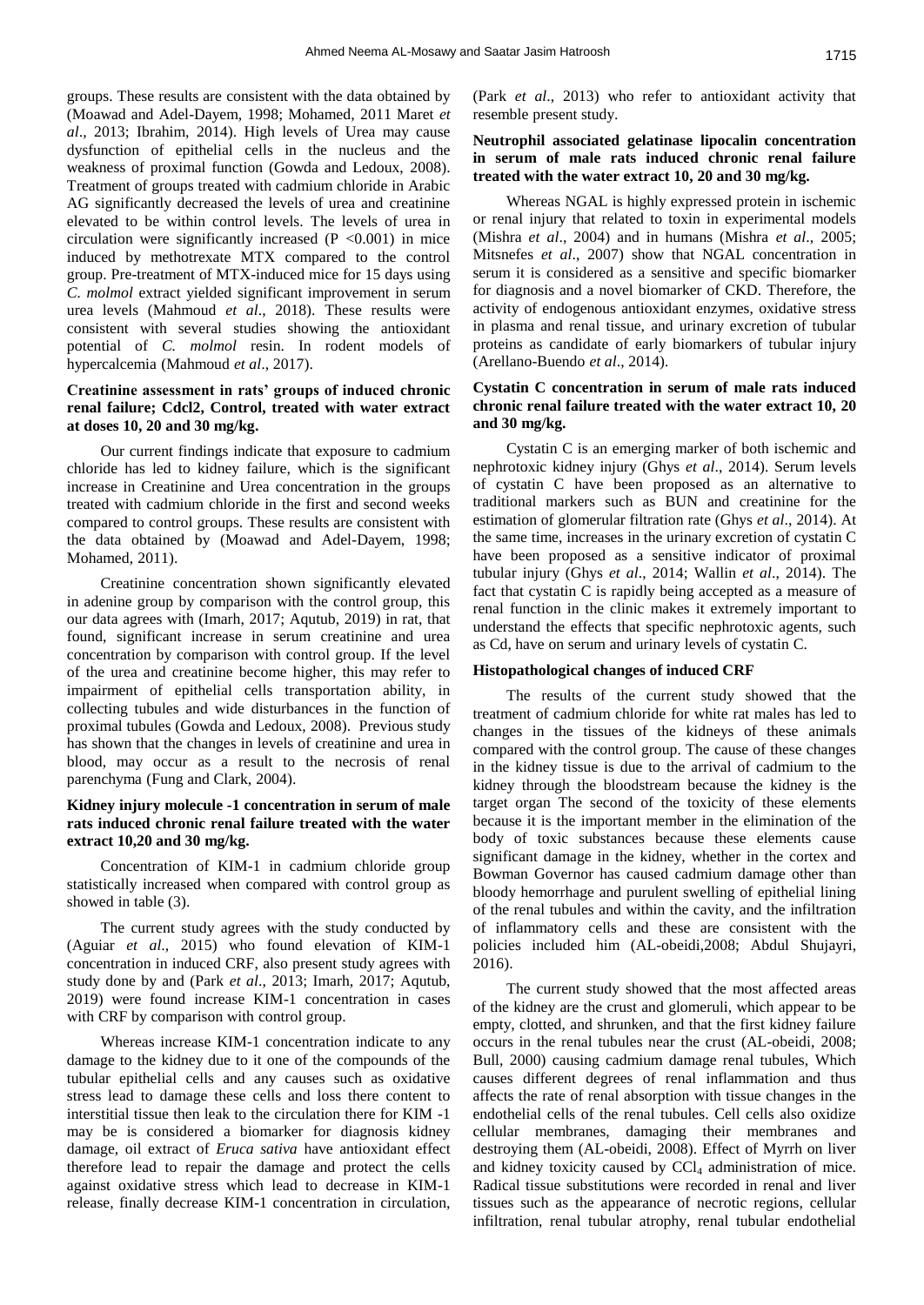reaction with renal cavity expansion and eosinophilic appearance. Treatment using Myrrh showed small formal anomalies in some measured parameters compared with control mice. The current results are consistent with many experimental and pre-clinical studies on the Myrrh extract, which have demonstrated their safety in use (Salama *et al*., 2014).

### **Conclusion**

From current study conclude that the biomarkers Urea, Creatinine, KIM-1, NAGL and Cystatin C may be good predictive indicator of renal failure, plant extract may be has a highly effect for treating the renal failure and this was shown through the sections of the tissue in addition to biomarkers tests which reveal the induced CRF groups showed high response to treatment.

### **References**

- Abdul, S. and Ayat, H.A. (2016). Effect of water extract of black raisins (*Vitis vinifera* L.) on some physiological and histological parameters of white rat males treated with cadmium chloride. Master Thesis. Faculty of Education, Karbala University.
- Aguiar, C.F.; Naffah-de-Souza, C.; Castoldi, A.; Corrêa-Costa, M.; Tárcio Braga, T.; Naka, É.L.; Amano, M.T.; Débora, T.R.S.; Abate, Hiyane, M.I.; Cenedeze, M.A.; Pacheco, A.; Filho, S. and Câmara, N.O.S. (2015). Administration of α-Galactosylceramide Improves Adenine-Induced Renal Injury; Mol. Med., 21: 553- 562.
- Al-Obeidi, S.H.K. (2008). The effect of cadmium and lithium chloride in some blood parameters and biomarkers of male New Zealand rabbits. Master Thesis. Faculty of Education, Karbala University.
- AL-Qutub A.H. (2019). Evaluate some coagulation factors in rats with induced- chronic renal failure and possible protective role of tomato powder. MSc. Thesis University of Karbala College of Veterinary Medicine.
- Arellano-Buendía, A.S.; García-Arroyo, F.E.; Cristóbal-García, M.; Loredo-Mendoza, M.L.; Tapia-Rodríguez, E.; Sánchez-Lozada, L.G. and Osorio-Alonso, H. (2014). Urinary Excretion of Neutrophil Gelatinase-Associated Lipocalin in Diabetic Rats; Oxidative Medicine and Cellular Longevity, Pages 11.
- Ashry, K.M.; El-Sayed, Y.S.; Khamiss, R.M. and El-Ashmawy, I.M. (2010). Oxidative stress and immunotoxic effects of lead and their amelioration with myrrh (*Commiphora molmol*) emulsion, Food and Chemical Toxicology, 48(1): 236–241.
- Ayman, M.M.; Mousa, O.; Germoushd, Khalid M. Al-Anazie, Ahmed H. Mahmoude, Mohammad Abul Farahe, Ahmed A. (2018). Allamf *Commiphora molmol* protects against methotrexate-induced nephrotoxicity by up-regulating Nrf2/ARE/HO-1 signaling.
- Bellomo, R.; Ronco, C.; Kellum, J.; Mehta, R. and Palevsky, P. (2004). The ADQI workgroup. Acute renal failure – definition, outcome measures, animal models, fluid therapy and information technology needs: The Second International Consensus Conference of the Acute Dialysis Quality Initiative (ADQI) Group. Critical Care 8: R204–12.
- Bolignano, D.; Donato, V.; Coppolino, G.; Campo, S.; Buemi, A.; Lacquaniti, A. and Buemi, M. (2008). Neutrophil gelatinase–associated lipocalin (NGAL) as a

marker of kidney damage. Am J Kidney Dis*;* 52: 595- 605*.*

- Bull, W. (2000). Cadmium induced changes in hematology and 2,3 DPG levels in rat. Environ. Contamin. Toxicol., 64: 93-99.
- Cowland, J.B.; Sorensen, O.E. and Sehested, M. (2003). Neutrophil gelatinase-associated lipocalin is upregulated in human epithelial cells by IL-1 beta, but not by TNF-alpha. J Immunol. 171: 6630–6639.
- Devarajan, P. (2011). The Use of Targeted Biomarkers for Chronic Kidney Disease. Adv. Chronic Kidney Dis., 17(6): 469-479.
- Ferguson, M.A.; Vaidya, V.S. and Bonventre, J.V. (2008). Biomarkers of nephrotoxic acute kidney injury. Toxicology, 245: 182-193.
- Fung, F. and Clark, R.F. (2004). Health effects of mycotoxins: a toxicological overview. J. Toxicol. Clin. Toxicol., 42: 217–234.
- Ghys, L.; Paepe, D.; Smets, P.; Lefebvre, H.; Delanghe, J. and Daminet, S. (2014). Cystatin C: a new renal marker and its potential use in small animal medicine. J Vet Intern Med, 28: 1152–1164.
- Gowda, N.K.S. and Ledoux, D.R. (2008). Use of antioxidants in amelioration of mycotoxin toxicity: a review. Anim. Nutr. Feed. Technol. 8: 1–11.
- Guo, L.; Takino, T.; Endo, Y.; Domoto, T. and Sato, H. (2012). Shedding of kidney injury molecule-1 by membrane-type 1 matrix metalloproteinase. J Biochem, 152: 425-432.
- Hanus, L.O.; Rezanka, T.; Dembitsky, V.M. and Moussaieff, A. (2005). Myrrh-Commiphora chemistry, Biomedical Papers of the Medical Faculty of the University Palacky, Olomouc, Czech Republic, 149(1): 3–27.
- Harborne, J.B. (1984). Physiochemical Methods, a guide to modern techniques of plant analysis, 2<sup>nd</sup> Ed. Chapman and Hall. London, New York. 288p.
- Harisa, G.I.; Attia, S.M.; Ashour, A.E.; Abdallah, G.M.; Omran, G.A. and Touliabah, H.E. (2014). Cigarette smoking and hyperglycemia increase renal response to low levels of cadmium in welders: cystatin C as a sensitive marker. Biol Trace Elem Res., 158: 289–296.
- Hawkins, R. (2011). New biomarkers of acute kidney injury and the cardio-renal syndrome. Korean J Lab Med., 31: 72-80.
- Ibrahim, M.A. (2014)*.* Assessment of the therapeutic role of Arabic Gum as Antioxidants on Cadmium induced kidney dysfunction in male albino rats. Inter. J. of Inn. and Sci. Res., 11(2): 322-329.
- Ichimura, T.; Hung, C.C.; Yang, S.A. *et al*. (2004). Kidney injury molecule-1: a tissue and urinary biomarker for nephrotoxicant induced renal injury. Am J Physiol Renal Physiol, 286: F552–F563.
- Imarah, A.A. (2017). Protective effect of *Eruca sativa* leaves oil extract against induced renal failure in rats according to certain physiological and histopathological criteria. A Thesis Submitted to the Council of the Faculty of Science University of Kufa.
- Kasper, D.L.; Fauci, A.S.; L-Longo, D.; Braunwald, E.; Hauser, S.L. and Jameson, J.L. (2005). Harrisons' Principles of Internal Medicine.16th ed. Mc Graw-Hill, Medical Publishing Division. USA. 1639-1724.
- Mahmoud, A.M.; Alqahtani, S.; Othman, S.I.; Germoush, M.O.; Hussein, O.E.; Al-Basher, G.; Khim, J.S.; Al-Qaraawi, M.A.; Al-Harbi, H.M.; Fadel, A. and Allam,